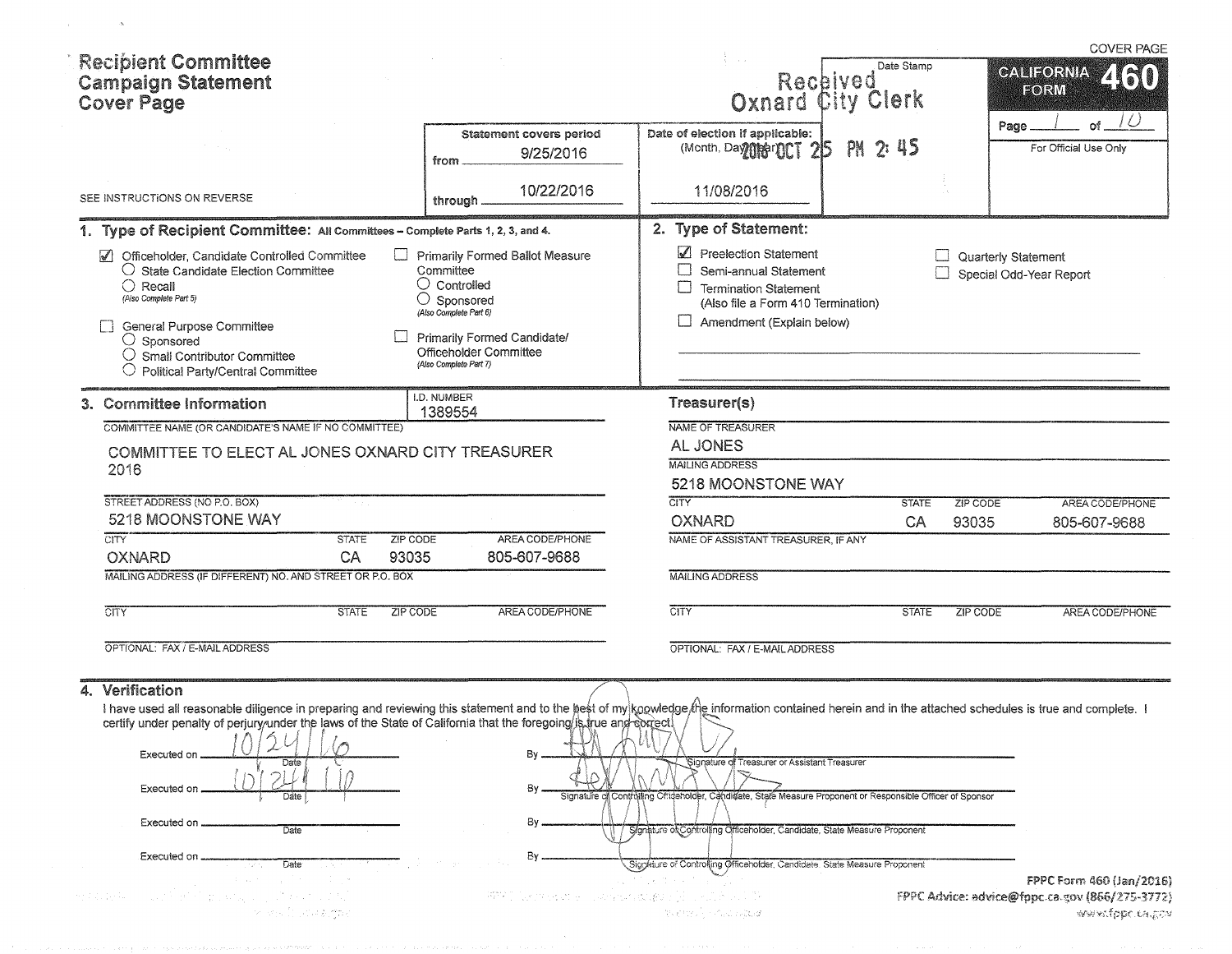### Committee Campaign Statement Cover Page — Part 2

#### 5. Officeholder or Candidate Controlled Committee

| NAME OF OFFICEHOLDER OR CANDIDATE                                          |                 |              |     |
|----------------------------------------------------------------------------|-----------------|--------------|-----|
| AL JONES                                                                   |                 |              |     |
| OFFICE SOUGHT OR HELD (INCLUDE LOCATION AND DISTRICT NUMBER IF APPLICABLE) |                 |              |     |
| CITY TREASURER OXNARD                                                      |                 |              |     |
| RESIDENTIAL/BUSINESS ADDRESS (NO, AND STREET)                              | CITY            | <b>STATE</b> | ZIP |
| 5218 MOONSTONE WAY                                                         | OXNARD CA 93035 |              |     |

Related Committees Not Included in this Statement: List any committees not included in this statement that are controlled by you or are primarily formed to receive contributions or make expenditures on behalf of your candidacy.

| <b>COMMITTEE NAME</b>    |                              |          | I.D. NUMBER  |                              |  |
|--------------------------|------------------------------|----------|--------------|------------------------------|--|
| N/A                      |                              |          |              |                              |  |
| NAME OF TREASURER        |                              |          |              | CONTROLLED COMMITTEE?        |  |
|                          |                              |          | <b>I</b> YES | I NO                         |  |
| <b>COMMITTEE ADDRESS</b> | STREET ADDRESS (NO P.O. BOX) |          |              |                              |  |
|                          |                              |          |              |                              |  |
| <b>CITY</b>              | <b>STATE</b>                 | ZIP CODE |              | AREA CODE/PHONE              |  |
|                          |                              |          |              |                              |  |
| <b>COMMITTEE NAME</b>    |                              |          | I.D. NUMBER  |                              |  |
|                          |                              |          |              |                              |  |
|                          |                              |          |              |                              |  |
| NAME OF TREASURER        |                              |          |              | <b>CONTROLLED COMMITTEE?</b> |  |
|                          |                              |          | <b>YES</b>   | NO.                          |  |
| <b>COMMITTEE ADDRESS</b> | STREET ADDRESS (NO P.O. BOX) |          |              |                              |  |
|                          |                              |          |              |                              |  |

 $\label{eq:2} \mathcal{F}(\mathcal{E}) = \mathcal{F}(\mathcal{E}) + \mathcal{F}(\mathcal{E})$ 

CITY STATE ZIP CODE AREA CODE/PHONE

### 6. Primarily Formed Ballot Measure Committee

|      |  | NAME OF BALLOT MEASURE |  |
|------|--|------------------------|--|
| NI/A |  |                        |  |

| .<br><b>AAAAAAAAAAAAAAAAAAAAAAAAAAA</b> |                     |                                                                                                                                                                                         |
|-----------------------------------------|---------------------|-----------------------------------------------------------------------------------------------------------------------------------------------------------------------------------------|
| BALLOT NO. OR LETTER                    | <b>JURISDICTION</b> | THE ANTIFICATION CONTINUES IN THE SERVICE CONTINUES.<br><b>Sectional decomposition of the second contract of the contract of the second contract of the contract of the </b><br>SUPPORT |
| N/A                                     | N/A                 | <b>PPOSE</b>                                                                                                                                                                            |

Identify the controlling officeholder, candidate, or state measure proponent, if any.

NAME OF OFFICEHOLDER, CANDIDATE, OR PROPONENT

| _______________       | _____                        |
|-----------------------|------------------------------|
| OFFICE SOUGHT OR HELD | <b>I DISTRICT NO. IF ANY</b> |
|                       |                              |
|                       |                              |

# 7. Primarily Formed Candidate/Officeholder Committee List names of officeholder(s) or candidate(s) for which this committee is primarily formed.

| NAME OF OFFICEHOLDER OR CANDIDATE | OFFICE SOUGHT OR HELD | <b>SUPPORT</b><br>OPPOSE        |
|-----------------------------------|-----------------------|---------------------------------|
| NAME OF OFFICEHOLDER OR CANDIDATE | OFFICE SOUGHT OR HELD | <b>SUPPORT</b><br><b>OPPOSE</b> |
| NAME OF OFFICEHOLDER OR CANDIDATE | OFFICE SOUGHT OR HELD | <b>SUPPORT</b><br><b>OPPOSE</b> |
| NAME OF OFFICEHOLDER OR CANDIDATE | OFFICE SOUGHT OR HELD | <b>SUPPORT</b><br>OPPOSE        |

#### Attach continuation sheets if necessary

COVER PAGE - PART 2

CALIFORNIA FORM  $\Rightarrow$ 4U Page.  $\alpha^{\epsilon}$ 

de carte en l'espace de la carte de la Suid-Swar

FPPC form 460 {Jan/2016) f PPC Advice: advice@fppc.ca.gov !866/275-3172) www.fppc.ca.gov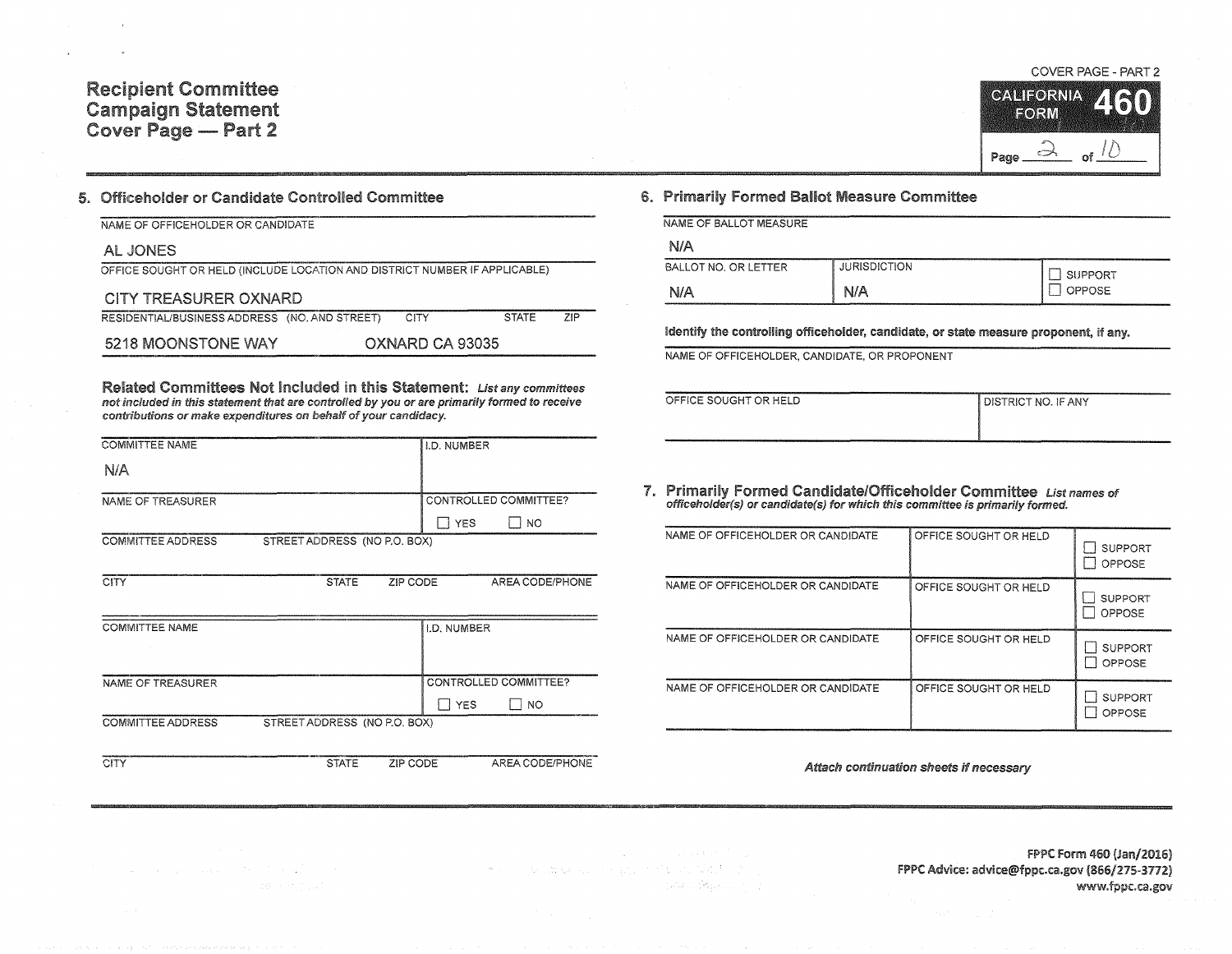| <b>Campaign Disclosure Statement</b><br><b>Summary Page</b>           | to whole dollars. |                                                            | Amounts may be rounded |                                                                                            |          | from                                       | <b>Statement covers period</b><br>9/25/2016                                                                                                                                                                                                                                                                         | <b>SUMMARY PAGE</b><br><b>CALIFORNIA</b><br>2130<br>FORM |
|-----------------------------------------------------------------------|-------------------|------------------------------------------------------------|------------------------|--------------------------------------------------------------------------------------------|----------|--------------------------------------------|---------------------------------------------------------------------------------------------------------------------------------------------------------------------------------------------------------------------------------------------------------------------------------------------------------------------|----------------------------------------------------------|
| SEE INSTRUCTIONS ON REVERSE                                           |                   |                                                            |                        |                                                                                            | through  | 10/22/2016                                 | $\hat{c}$<br>of<br>Page.                                                                                                                                                                                                                                                                                            |                                                          |
| NAME OF FILER<br>COMMITTEE TO ELECT AL JONES OXNARD CITY TREASURER    |                   |                                                            |                        |                                                                                            |          |                                            | I.D. NUMBER<br>1389554                                                                                                                                                                                                                                                                                              |                                                          |
| <b>Contributions Received</b>                                         |                   | Column A<br>TOTAL THIS PERIOD<br>(FROM ATTACHED SCHEDULES) |                        | Column B<br>CALENDAR YEAR<br>TOTAL TO DATE                                                 |          |                                            | <b>Calendar Year Summary for Candidates</b><br>Running in Both the State Primary and                                                                                                                                                                                                                                |                                                          |
|                                                                       |                   | 4173.00                                                    |                        | 10933.00                                                                                   |          | <b>General Elections</b>                   |                                                                                                                                                                                                                                                                                                                     |                                                          |
|                                                                       |                   | $\Omega$                                                   |                        |                                                                                            | 0        |                                            | 1/1 through 6/30<br>7/1 to Date                                                                                                                                                                                                                                                                                     |                                                          |
| 3.                                                                    | - \$              | 4173.00                                                    |                        | 10933.00                                                                                   |          | 20. Contributions<br>Received              |                                                                                                                                                                                                                                                                                                                     |                                                          |
|                                                                       |                   | 595.00                                                     |                        |                                                                                            | 595.00   | 21. Expenditures                           |                                                                                                                                                                                                                                                                                                                     |                                                          |
|                                                                       |                   | 4768.00                                                    |                        | 11528.00                                                                                   |          | Made                                       | $\frac{1}{2}$ $\frac{1}{2}$ $\frac{1}{2}$ $\frac{1}{2}$ $\frac{1}{2}$ $\frac{1}{2}$ $\frac{1}{2}$ $\frac{1}{2}$ $\frac{1}{2}$ $\frac{1}{2}$ $\frac{1}{2}$ $\frac{1}{2}$ $\frac{1}{2}$ $\frac{1}{2}$ $\frac{1}{2}$ $\frac{1}{2}$ $\frac{1}{2}$ $\frac{1}{2}$ $\frac{1}{2}$ $\frac{1}{2}$ $\frac{1}{2}$ $\frac{1}{2}$ |                                                          |
| <b>Expenditures Made</b>                                              |                   |                                                            |                        |                                                                                            |          | <b>Expenditure Limit Summary for State</b> |                                                                                                                                                                                                                                                                                                                     |                                                          |
|                                                                       |                   | 1975.00                                                    |                        |                                                                                            | 8817.00  | Candidates                                 |                                                                                                                                                                                                                                                                                                                     |                                                          |
|                                                                       |                   | 0                                                          |                        |                                                                                            | 0        |                                            |                                                                                                                                                                                                                                                                                                                     |                                                          |
|                                                                       |                   | 1975.00                                                    |                        |                                                                                            | 8817.00  |                                            | 22. Cumulative Expenditures Made*<br>(If Subject to Voluntary Expenditure Limit)                                                                                                                                                                                                                                    |                                                          |
| 9.                                                                    |                   | 2876.00                                                    |                        |                                                                                            | 2876.00  | Date of Election                           | Total to Date                                                                                                                                                                                                                                                                                                       |                                                          |
|                                                                       |                   | 595.00                                                     |                        |                                                                                            | 595.00   | (mm/dd/yy)                                 |                                                                                                                                                                                                                                                                                                                     |                                                          |
|                                                                       |                   | 5446.00                                                    |                        |                                                                                            | 12288.00 |                                            | $\mathsf{S} \hspace{0.03in} \underbrace{\hspace{0.03in}}$                                                                                                                                                                                                                                                           |                                                          |
| <b>Current Cash Statement</b>                                         |                   |                                                            |                        |                                                                                            |          |                                            |                                                                                                                                                                                                                                                                                                                     |                                                          |
|                                                                       |                   | 278.00                                                     |                        | To calculate Column B.                                                                     |          |                                            |                                                                                                                                                                                                                                                                                                                     |                                                          |
|                                                                       |                   | 4173.00                                                    |                        | add amounts in Column<br>A to the corresponding                                            |          |                                            |                                                                                                                                                                                                                                                                                                                     |                                                          |
|                                                                       |                   | 175.00                                                     |                        | amounts from Column B                                                                      |          | reported in Column B.                      | *Amounts in this section may be different from amounts                                                                                                                                                                                                                                                              |                                                          |
|                                                                       |                   | 1975.00                                                    |                        | of your last report. Some<br>amounts in Column A may                                       |          |                                            |                                                                                                                                                                                                                                                                                                                     |                                                          |
| 16. ENDING CASH BALANCE Add Lines 12 + 13 + 14, then subtract Line 15 |                   | 2651.00                                                    |                        | be negative figures that                                                                   |          |                                            |                                                                                                                                                                                                                                                                                                                     |                                                          |
| If this is a termination statement. Line 16 must be zero.             |                   |                                                            |                        | should be subtracted from<br>previous period amounts. If<br>this is the first report being |          |                                            |                                                                                                                                                                                                                                                                                                                     |                                                          |
|                                                                       |                   |                                                            |                        | filed for this calendar year,<br>only carry over the amounts                               |          |                                            |                                                                                                                                                                                                                                                                                                                     |                                                          |
| <b>Cash Equivalents and Outstanding Debts</b>                         |                   |                                                            |                        | from Lines 2, 7, and 9 (if<br>any).                                                        |          |                                            |                                                                                                                                                                                                                                                                                                                     |                                                          |
|                                                                       | S                 |                                                            |                        |                                                                                            |          |                                            |                                                                                                                                                                                                                                                                                                                     |                                                          |
| The company of the<br>ang pangkapat pang                              | - 3               | 2876.00<br>$\sim$ $\sim$                                   |                        | 내가 된다. 최고 숫화                                                                               |          |                                            | FPPC Form 460 (Jan/2016)<br>FPPC Advice: advice@fppc.ca.gov (866/275-3772)<br>www.fppc.ca.gov                                                                                                                                                                                                                       |                                                          |

 $\label{eq:2.1} \mathcal{L}(\mathcal{A})=\mathcal{L}(\mathcal{A})\mathcal{L}(\mathcal{A})\mathcal{L}(\mathcal{A})\mathcal{L}(\mathcal{A}).$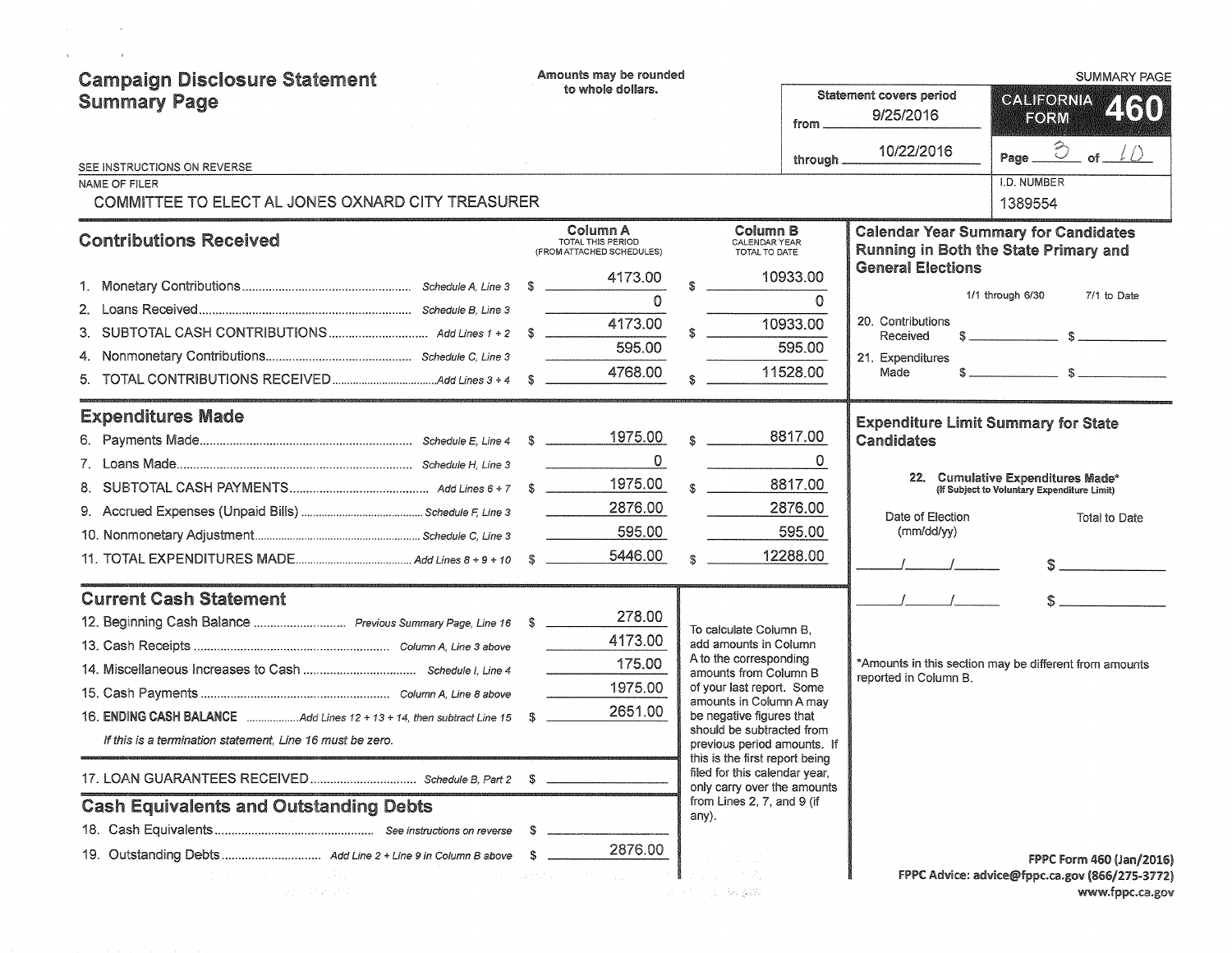|                                              | <b>Monetary Contributions Received</b>                                                                                                                         |                                                                              | to whole dollars.                                                                                   | <b>Statement covers period</b><br>from.         | 9/25/2016                                                 | 460<br><b>GALIFORNIA</b><br>FORM                                           |
|----------------------------------------------|----------------------------------------------------------------------------------------------------------------------------------------------------------------|------------------------------------------------------------------------------|-----------------------------------------------------------------------------------------------------|-------------------------------------------------|-----------------------------------------------------------|----------------------------------------------------------------------------|
| SEE INSTRUCTIONS ON REVERSE<br>NAME OF FILER | rista de cada de                                                                                                                                               |                                                                              |                                                                                                     | through                                         | 10/22/2016                                                | of $\sqrt{U}$<br>Page<br>I.D. NUMBER                                       |
|                                              | COMMITTEE TO ELECT AL JONES OXNARD CITY TREASURER                                                                                                              |                                                                              |                                                                                                     |                                                 |                                                           | 1389554                                                                    |
| DATE<br><b>RECEIVED</b>                      | FULL NAME, STREET ADDRESS AND ZIP CODE OF CONTRIBUTOR<br>(IF COMMITTEE, ALSO ENTER I.D. NUMBER)                                                                | <b>CONTRIBUTOR</b><br>$CODE *$                                               | IF AN INDIVIDUAL, ENTER<br>OCCUPATION AND EMPLOYER<br>(IF SELF-EMPLOYED, ENTER NAME<br>OF BUSINESS) | <b>AMOUNT</b><br><b>RECEIVED THIS</b><br>PERIOD | CUMULATIVE TO DATE<br>CALENDAR YEAR<br>(JAN. 1 - DEC. 31) | PER ELECTION<br>TO DATE<br>(IF REQUIRED)                                   |
| 9/29/16                                      | <b>Robert Alexander</b><br>2296 Applewood Ln<br>Santa Rosa Valley CA 93012                                                                                     | <b>ZIND</b><br>$\Box$ COM<br>$\Box$ OTH<br>$\Box$ PTY<br>$\square$ scc       | <b>Owner Alexander Buick</b><br><b>GMC</b>                                                          | 100.00                                          | 100.00                                                    |                                                                            |
| 9/30/16                                      | Vinco Enterprises Inc.<br>3653 Belmont Ln<br>Oxnard CA 93030                                                                                                   | $\square$ IND<br>$\Box$ COM<br>$\sqrt{2}$ OTH<br>$\Box$ PTY<br>$\square$ scc |                                                                                                     | 975.00                                          | 975.00                                                    |                                                                            |
| 9/28/16                                      | Herman Alexander<br>930 Mesa Dr.<br>Camarillo CA 93010                                                                                                         | <b>ZIND</b><br>$\square$ COM<br>□отн<br>$\Box$ PTY<br>$\square$ scc          | <b>NEED OCCUPATION</b><br><b>EMPLOYER</b>                                                           | 100.00                                          | 100.00                                                    |                                                                            |
| 10/12/16                                     | Maria Carmen Ramirez<br>631 lvywood Dr<br>Oxnard CA 93030                                                                                                      | <b>ZIND</b><br>$\Box$ COM<br>$\Box$ OTH<br>$\Box$ PTY<br>$\square$ scc       | Self Employed Lawyer<br>Oxnard Mayor Pro Tem                                                        | 100.00                                          | 100.00                                                    |                                                                            |
| 10/14/16                                     | <b>Applied Merchant Systems</b><br>26775 Malibu Hills Rd. Ste 200<br>Calabasas CA 91301                                                                        | $\square$ IND<br>$\Box$ COM<br>■ОТН<br>$\Box$ PTY<br>$\square$ scc           |                                                                                                     | 1000.00                                         | 1000.00                                                   |                                                                            |
|                                              |                                                                                                                                                                |                                                                              | <b>SUBTOTAL \$</b>                                                                                  | 2275.00                                         |                                                           |                                                                            |
|                                              | <b>Schedule A Summary</b><br>1. Amount received this period - itemized monetary contributions.                                                                 |                                                                              |                                                                                                     | 3140.00                                         |                                                           | *Contributor Codes<br>IND - Individual<br>COM - Recipient Committee        |
|                                              | 2. Amount received this period - unitemized monetary contributions of less than \$100 \$                                                                       |                                                                              |                                                                                                     | 1033.00                                         |                                                           | (other than PTY or SCC)<br>OTH - Other (e.g., business entity)             |
|                                              | 3. Total monetary contributions received this period.<br>\$ المتحديث السين (Add Eines:4 and 2. Enter here and on the Summary Page, Column A, Line 1.) TOTAL \$ |                                                                              | a francés de<br>a di kacamatan ing Kabupatèn Ka                                                     | 4173.00                                         |                                                           | PTY - Political Party<br>SCC - Small Contributor Committee                 |
|                                              | 39、"大地,死马、海城"以及秦。<br>10. 图书: 2017或148第129日以上, 2017年9月11日本社                                                                                                     |                                                                              | The Captains of Pasificated<br>TYPU TU vees printen Styruur uguv di BQT (115-1, 172)                |                                                 |                                                           | FPPC Form 460 (Jan/2016)<br>FPPC Advice: advice@fppc.ca.gov (866/275-3772) |

 $\label{eq:2.1} \frac{1}{\sqrt{2}}\int_{\mathbb{R}^3}\left|\frac{d\mathbf{x}}{d\mathbf{x}}\right|^2\,d\mathbf{x}^2\,d\mathbf{x}^2\,d\mathbf{x}^2\,d\mathbf{x}^2\,d\mathbf{x}^2\,d\mathbf{x}^2\,d\mathbf{x}^2\,d\mathbf{x}^2\,d\mathbf{x}^2\,d\mathbf{x}^2\,d\mathbf{x}^2\,d\mathbf{x}^2\,d\mathbf{x}^2\,d\mathbf{x}^2\,d\mathbf{x}^2\,d\mathbf{x}^2\,d\mathbf{x}$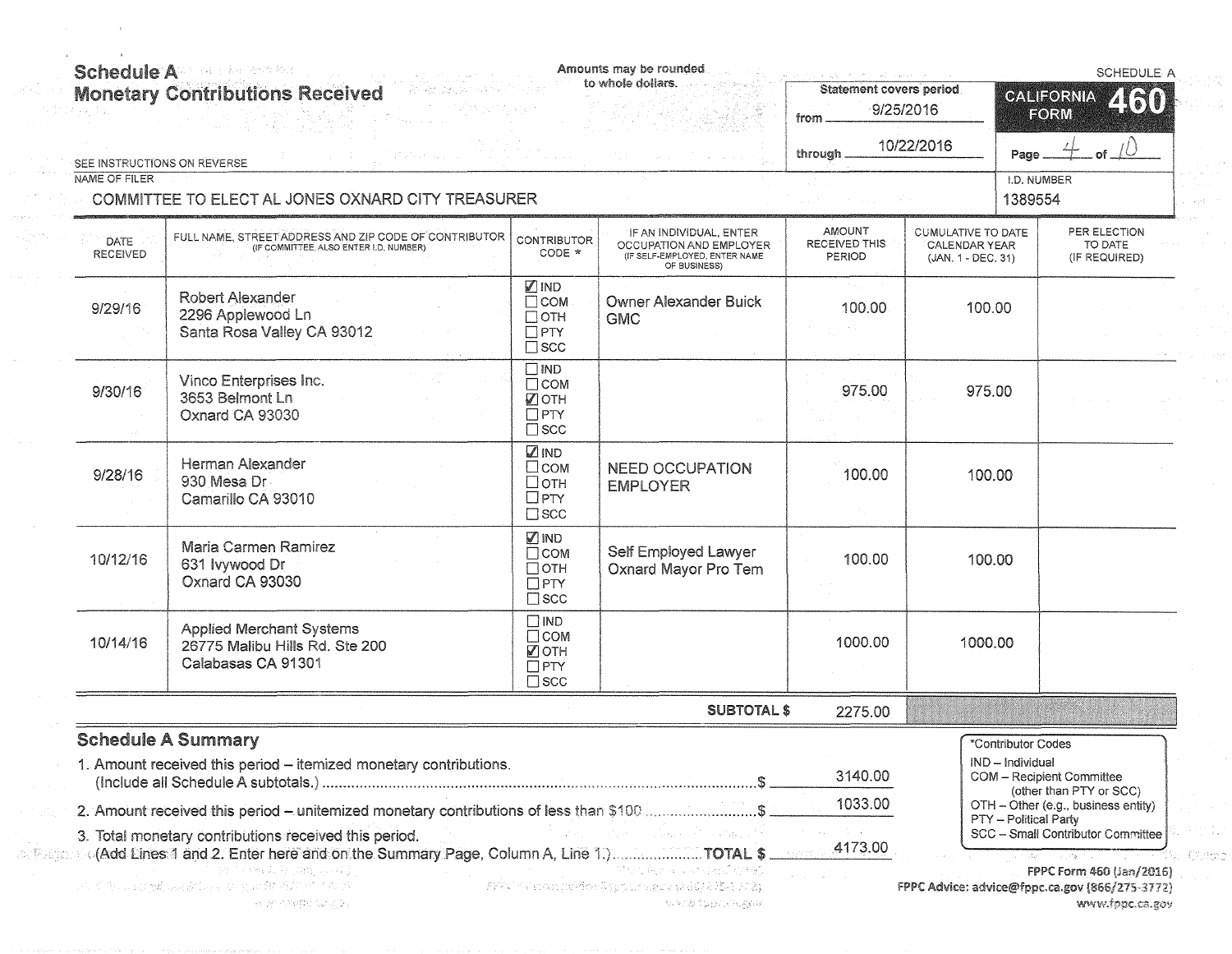|                          | <b>Schedule A (Continuation Sheet)</b><br><b>Monetary Contributions Received</b>                | Amounts may be rounded<br>to whole dollars.                             |                                                                                                     | <b>Statement covers period</b><br>9/25/2016<br>from. | and additional com-                                                     |                               | SCHEDULE A (CONT)<br>CALIFORNIA<br>2130<br>EORM |  |
|--------------------------|-------------------------------------------------------------------------------------------------|-------------------------------------------------------------------------|-----------------------------------------------------------------------------------------------------|------------------------------------------------------|-------------------------------------------------------------------------|-------------------------------|-------------------------------------------------|--|
|                          |                                                                                                 |                                                                         |                                                                                                     | through                                              | $-10/22/2016$                                                           | Page                          | $\Theta$<br>റ്                                  |  |
| NAME OF FILER            | COMMITTEE TO ELECT AL JONES OXNARD CITY TREASURER                                               |                                                                         |                                                                                                     |                                                      |                                                                         | <b>I.D. NUMBER</b><br>1389554 |                                                 |  |
| DATE.<br><b>RECEIVED</b> | FULL NAME, STREET ADDRESS AND ZIP CODE OF CONTRIBUTOR<br>(IF COMMITTEE, ALSO ENTER I.D. NUMBER) | <b>CONTRIBUTOR</b><br>CODE *                                            | IF AN INDIVIDUAL, ENTER<br>OCCUPATION AND EMPLOYER<br>(IF SELF-EMPLOYED, ENTER NAME<br>OF BUSINESS) | <b>AMOUNT</b><br>RECEIVED THIS<br>PERIOD             | <b>CUMULATIVE TO DATE</b><br><b>CALENDAR YEAR</b><br>(JAN. 1 - DEC. 31) |                               | PER ELECTION<br>TO DATE<br>(IF REQUIRED)        |  |
| 10/17/2016               | <b>Jeff McKenzie</b><br>一般性的<br>13891 Bear Fence Ct<br>Moorpark CA 93021                        | <b>Ø</b> IND<br>$\Box$ COM<br>$\Box$ OTH<br>$\Box$ PTY<br>$\square$ scc | Self/McKenzie Systems<br>Engineering.<br>Donated for TV purchase                                    | 20 P<br>750.00                                       | 750.00                                                                  |                               |                                                 |  |
| ri San<br>10/20/16       | Patricia Paumier<br>1930 Westchester Ct<br>Oxnard CA 93036                                      | <b>△IND</b><br>$\Box$ COM<br>$\Box$ OTH<br>$\Box$ PTY<br>$\square$ scc  | Gift Shop worker<br>St, Johns Hospital                                                              | 115.00                                               | 115.00                                                                  |                               |                                                 |  |
|                          |                                                                                                 | $\square$ IND<br>$\Box$ COM<br>$\Box$ OTH<br>$\Box$ PTY<br>$\Box$ scc   |                                                                                                     |                                                      |                                                                         |                               |                                                 |  |
|                          |                                                                                                 | $\square$ IND<br>$\Box$ COM<br>□отн<br>$\Box$ PTY<br>$\square$ scc      |                                                                                                     |                                                      |                                                                         |                               |                                                 |  |
|                          |                                                                                                 | $\Box$ IND<br>$\Box$ COM<br>$\Box$ OTH<br>$\Box$ PTY<br>$\square$ SCC   |                                                                                                     |                                                      |                                                                         |                               |                                                 |  |
|                          |                                                                                                 |                                                                         | <b>SUBTOTAL \$</b>                                                                                  | 865.00                                               |                                                                         |                               |                                                 |  |

\*Contributor Codes IND - Individual **COM** - Recipient Committee (other than PTY or SCC) OTH - Other (e.g., business entity)<br>PTY - Political Party SCC - Small Contributor Committee

 $\mathcal{L}^{\mathcal{O}} \subset \mathcal{L}^{\mathcal{O}}$ 

29-yil 230

 $\label{eq:RMS} RMS(\mathbb{Z},\mathbb{Z})_{\text{QCDM,2}} \lesssim \frac{1}{N} \sum_{i=1}^N \frac{1}{\lambda_i} \sum_{i=1}^N \frac{1}{\lambda_i} \sum_{i=1}^N \frac{1}{\lambda_i} \sum_{i=1}^N \frac{1}{\lambda_i} \sum_{i=1}^N \frac{1}{\lambda_i} \sum_{i=1}^N \frac{1}{\lambda_i} \sum_{i=1}^N \frac{1}{\lambda_i} \sum_{i=1}^N \frac{1}{\lambda_i} \sum_{i=1}^N \frac{1}{\lambda_i} \sum_{i=1}^N \frac{1}{\$ 

 $\mathcal{O}(\mathcal{V}_{\mathrm{c}})$ 

 $\omega \rightarrow \omega$ 

tholes a television of spagnal and exact and this calebra security distributed in the T**referorm 460 (Jan/2016)** Amb Ex  $\hat{\Psi} \in \mathcal{F}^* \times \mathcal{S}^* \times \mathcal{F}^* \times \mathcal{S}^* \times \mathcal{F}^* \times \mathcal{S}^* \times \mathcal{S}^* \times \mathcal{S}^* \times \mathcal{S}^* \times \mathcal{S}^* \times \mathcal{S}^* \times \mathcal{S}^* \times \mathcal{S}^* \times \mathcal{S}^* \times \mathcal{S}^* \times \mathcal{S}^* \times \mathcal{S}^* \times \mathcal{S}^* \times \mathcal{S}^* \times \mathcal{S}^* \times \mathcal{S}^* \times \mathcal$  $\Delta_{\rm 200}$ 医皮肤 医神经 

FPPC Advice: advice@fppc.ca.gov (866/275-3772) in 150 www.fppc.ca.gov

wanging condition of the public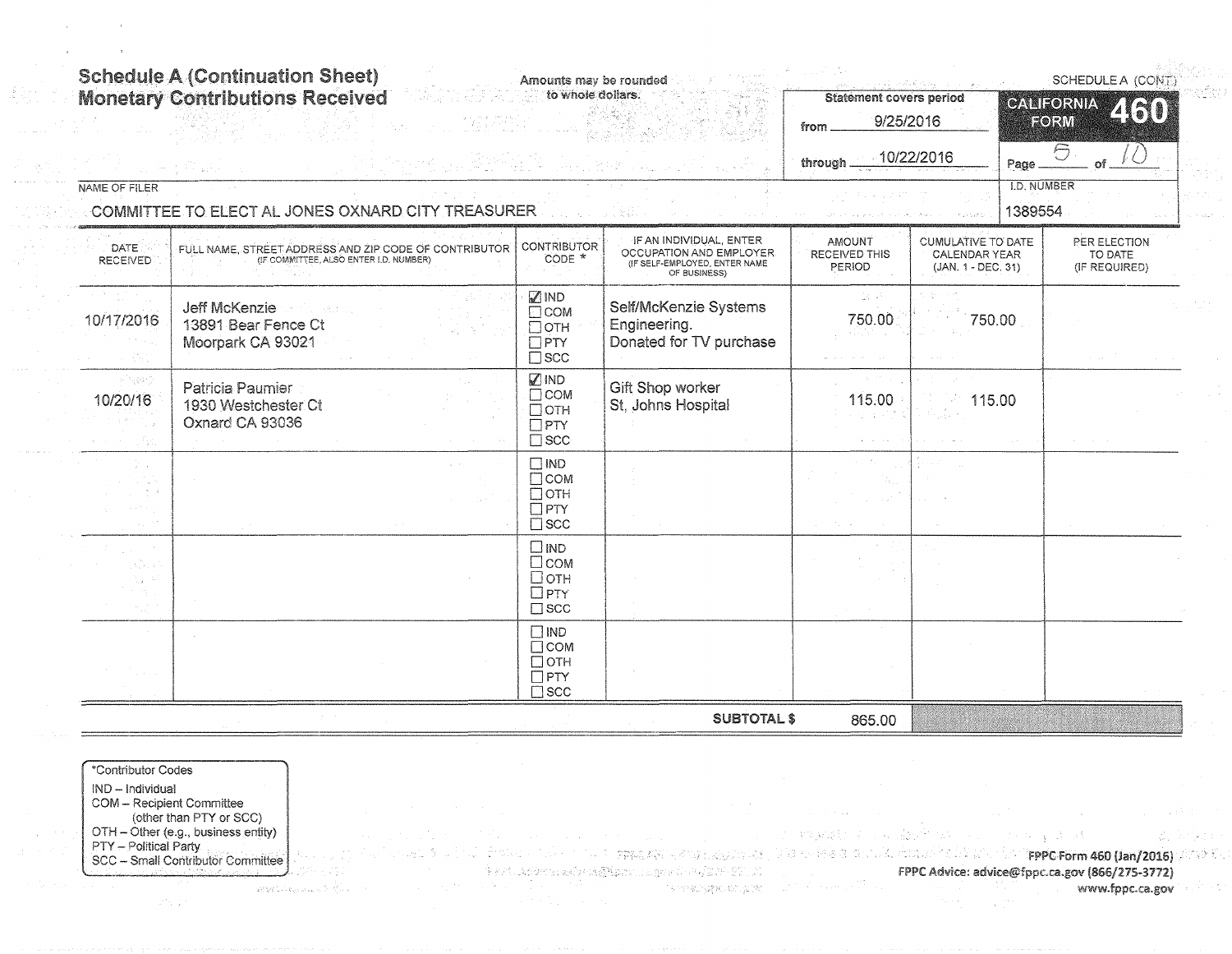|                         | <b>Nonmonetary Contributions Received</b>                                                                                                              |                                                                              | to whole dollars.                                                                                                                                                                                                              |                                                  | from     | <b>Statement covers period</b><br>9/25/2016 | CALIFORNIA<br>FORM                                                | <b>SCHEDULE C</b><br>460                                                                      |
|-------------------------|--------------------------------------------------------------------------------------------------------------------------------------------------------|------------------------------------------------------------------------------|--------------------------------------------------------------------------------------------------------------------------------------------------------------------------------------------------------------------------------|--------------------------------------------------|----------|---------------------------------------------|-------------------------------------------------------------------|-----------------------------------------------------------------------------------------------|
|                         | SEE INSTRUCTIONS ON REVERSE                                                                                                                            |                                                                              |                                                                                                                                                                                                                                |                                                  | through. | 10/22/2016                                  | Page                                                              | ΟŤ.                                                                                           |
| <b>NAME OF FILER</b>    | COMMITTEE TO ELECT AL JONES OXNARD CITY TREASURER                                                                                                      |                                                                              |                                                                                                                                                                                                                                |                                                  |          |                                             | I.D. NUMBER<br>1389554                                            |                                                                                               |
| DATE<br><b>RECEIVED</b> | FULL NAME, STREET ADDRESS AND<br>ZIP CODE OF CONTRIBUTOR<br>(IF COMMITTEE, ALSO ENTER I.D. NUMBER)                                                     | CONTRIBUTOR<br>CODE *                                                        | IF AN INDIVIDUAL, ENTER<br>OCCUPATION AND EMPLOYER<br>(IF SELF-EMPLOYED, ENTER<br>NAME OF BUSINESS)                                                                                                                            | DESCRIPTION OF<br><b>GOODS OR SERVICES</b>       |          | AMOUNT/<br><b>FAIR MARKET</b><br>VALUE      | <b>CUMULATIVE TO</b><br>DATE<br>CALENDAR YEAR<br>(JAN 1 - DEC 31) | PER ELECTION<br>TO DATE<br>(IF REQUIRED)                                                      |
| 10/20/201               | George Thompson Jewelers<br>309 W Ventura Blvd #D<br>Camarillo CA 93010                                                                                | $\square$ IND<br>$\Box$ COM<br><b>DOTH</b><br>$\square$ PTY<br>$\square$ SCC |                                                                                                                                                                                                                                | Lady's yellow<br>gold pearl &<br>diamond pendant |          | 595.00                                      | 595.00                                                            |                                                                                               |
|                         |                                                                                                                                                        | $\Box$ IND<br>$\Box$ COM<br>$\Box$ OTH<br>$\Box$ PTY<br>$\square$ SCC        |                                                                                                                                                                                                                                |                                                  |          |                                             |                                                                   |                                                                                               |
|                         |                                                                                                                                                        | $\Box$ IND<br>$\Box$ COM<br>$\Box$ OTH<br>$\Box$ PTY<br>$\square$ scc        |                                                                                                                                                                                                                                |                                                  |          |                                             |                                                                   |                                                                                               |
|                         |                                                                                                                                                        | $\Box$ IND<br>$\Box$ COM<br>$\Box$ OTH<br>$\Box$ PTY<br>$\Box$ SCC           |                                                                                                                                                                                                                                |                                                  |          |                                             |                                                                   |                                                                                               |
|                         | Attach additional information on appropriately labeled continuation sheets.                                                                            |                                                                              |                                                                                                                                                                                                                                | <b>SUBTOTAL \$</b>                               |          |                                             |                                                                   |                                                                                               |
|                         | <b>Schedule C Summary</b><br>1. Amount received this period - itemized nonmonetary contributions.                                                      |                                                                              |                                                                                                                                                                                                                                |                                                  |          | 595.00                                      | *Contributor Codes<br>IND - Individual                            | <b>COM</b> - Recipient Committee                                                              |
|                         | 2. Amount received this period – unitemized nonmonetary contributions of less than \$100 \$                                                            |                                                                              |                                                                                                                                                                                                                                |                                                  |          | $\mathbf{0}$                                |                                                                   | (other than PTY or SCC)<br>OTH - Other (e.g., business entity)                                |
|                         | 3. Total nonmonetary contributions received this period.<br>(Add Lines 1 and 2. Enter here and on the Summary Page, Column A, Lines 4 and 10.)TOTAL \$ |                                                                              |                                                                                                                                                                                                                                |                                                  |          | 595.00                                      | PTY - Political Party                                             | SCC - Small Contributor Committee                                                             |
|                         | ていみついばない にっぽう せいきょう 小菜 まいこう すいこ<br>The Control of the Second                                                                                           |                                                                              | and the state of the second control of the state of the state of the state of the state of the state of the state of the state of the state of the state of the state of the state of the state of the state of the state of t | <b>Contract of Contract</b><br>アステーカスを出しのださい。    |          |                                             |                                                                   | FPPC Form 460 (Jan/2016)<br>FPPC Advice: advice@fppc.ca.gov (866/275-3772)<br>www.fppc.ca.gov |

 $\label{eq:2.1} \mathcal{L}_{\mathcal{A}}(\mathbf{r}) = \mathcal{L}_{\mathcal{A}}(\mathbf{r}) = \mathcal{L}_{\mathcal{A}}(\mathbf{r}) = \mathcal{L}_{\mathcal{A}}(\mathbf{r})$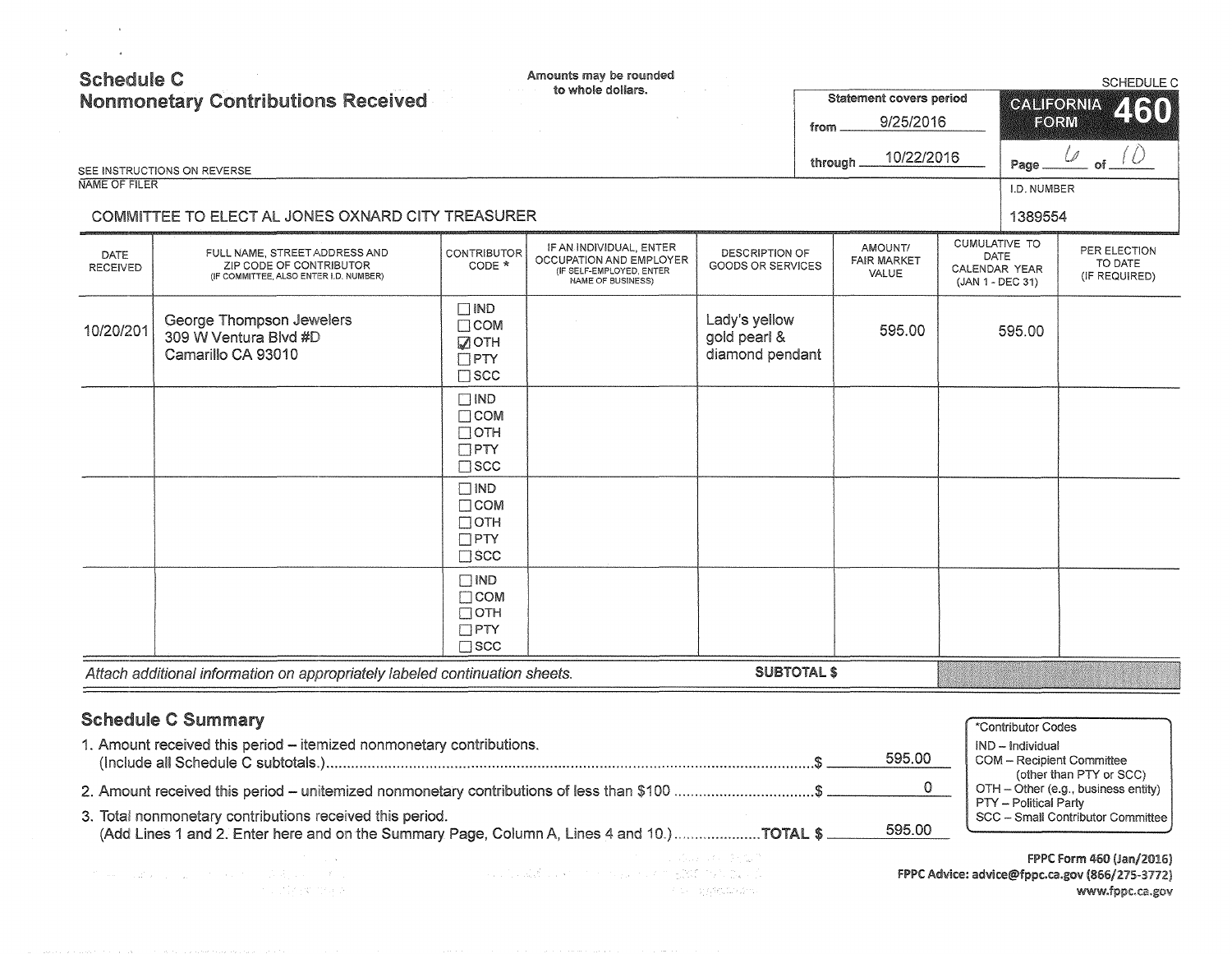| <b>Schedule E</b><br><b>Payments Made</b>         | Amounts may be rounded<br>to whole dollars. | <b>Statement covers period</b> | CALIFORNIA 460 |  |  |
|---------------------------------------------------|---------------------------------------------|--------------------------------|----------------|--|--|
|                                                   |                                             | 9/25/2016<br>from              | FORM           |  |  |
| SEE INSTRUCTIONS ON REVERSE                       |                                             | 10/22/2016<br>through          | Page           |  |  |
| NAME OF FILER                                     |                                             |                                |                |  |  |
| COMMITTEE TO ELECT AL JONES OXNARD CITY TREASURER |                                             |                                |                |  |  |

## CODES: If one of the following codes accurately describes the payment, you may enter the code. Otherwise, describe the payment.

|       | CMP campaign paraphernalia/misc.                                  |     | MBR member communications                     | RAD radio airtime and production costs                        |
|-------|-------------------------------------------------------------------|-----|-----------------------------------------------|---------------------------------------------------------------|
|       | CNS campaign consultants                                          |     | MTG meetings and appearances                  | RFD returned contributions                                    |
|       | CTB contribution (explain nonmonetary)*                           |     | OFC office expenses                           | SAL campaign workers' salaries                                |
|       | CVC civic donations                                               | PE1 | petition circulating                          | TEL t.v. or cable airtime and production costs                |
| FIL - | candidate filing/ballot fees                                      |     | PHO phone banks                               | TRC candidate travel, lodging, and meals                      |
|       | FND fundraising events                                            |     | POL polling and survey research               | TRS staff/spouse travel, lodging, and meals                   |
|       | IND independent expenditure supporting/opposing others (explain)* |     | POS postage, delivery and messenger services  | TSF transfer between committees of the same candidate/sponsor |
|       | LEG legal defense                                                 |     | PRO professional services (legal, accounting) | VOT voter registration                                        |
| LIT   | campaign literature and mailings                                  | PRT | print ads                                     | WEB information technology costs (internet, e-mail)           |

| NAME AND ADDRESS OF PAYEE<br>(IF COMMITTEE, ALSO ENTER I.D. NUMBER)                                                        | CODE | OR<br>DESCRIPTION OF PAYMENT    | AMOUNT PAID |  |
|----------------------------------------------------------------------------------------------------------------------------|------|---------------------------------|-------------|--|
| Rodney Medina-Media Professionals<br>636 N Ventura Rd<br>Port Hueneme CA 93041                                             | LIT  | Post card mailers               | 558.00      |  |
| D.Y. Entertainment<br>3149 S B Street<br>Oxnard CA 93033                                                                   | FND. | DJ for La Dolce Vita Fundraiser | 200.00      |  |
| Best Buy<br><b>Rose Avenue</b><br>Oxnard CA                                                                                | FND. | 60" Television for raffle       | 577.00      |  |
| * Payments that are contributions or independent expenditures must also be summarized on Schedule D.<br><b>SUBTOTAL \$</b> |      |                                 |             |  |

# Schedule E Summary

 $\Delta\mathbf{y}$  and  $\Delta\mathbf{y}$  are the set of  $\mathbf{y}$ 

|                                                                                                                             | 1435.00 |
|-----------------------------------------------------------------------------------------------------------------------------|---------|
|                                                                                                                             | 540.00  |
|                                                                                                                             |         |
| 4. Total payments made this period. (Add Lines 1, 2, and 3. Enter here and on the Summary Page, Column A, Line 6.) TOTAL \$ |         |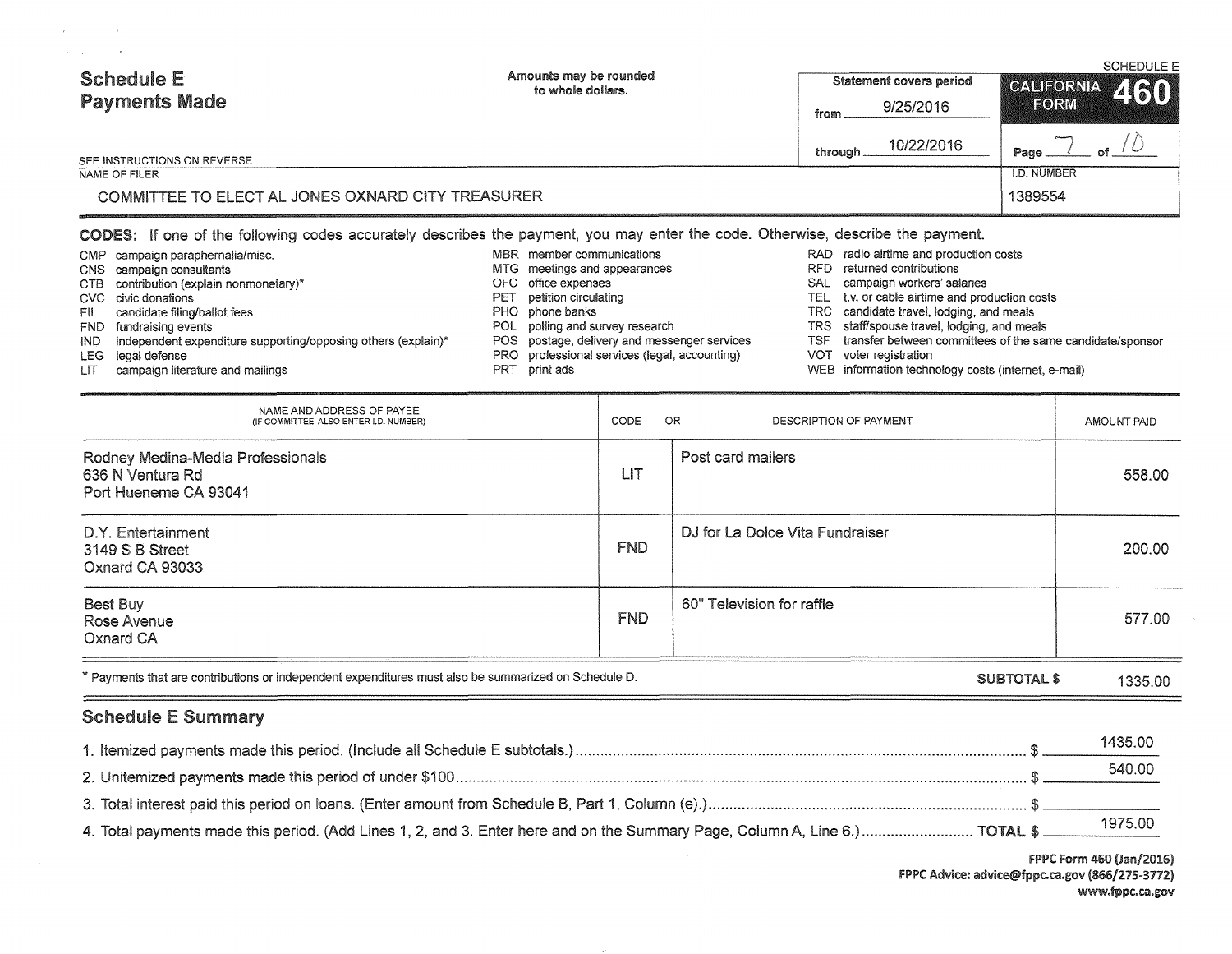| <b>Schedule E</b><br>(Continuation Sheet)<br><b>Payments Made</b><br>SEE INSTRUCTIONS ON REVERSE<br>NAME OF FILER<br>COMMITTEE TO ELECT AL JONES OXNARD CITY TREASURER<br>CODES: If one of the following codes accurately describes the payment, you may enter the code. Otherwise, describe the payment.<br>CMP campaign paraphernalia/misc. | Amounts may be rounded<br>to whole dollars.<br>MBR member communications                                                                                                                                                                                   |      |                   | Statement covers period<br>9/25/2016<br>from<br>10/22/2016<br>through.<br>RAD radio airtime and production costs                                                                                                                                                                                                                                                | <b>CALIFORNIA</b><br>FORM<br>Page<br>I.D. NUMBER<br>1389554 | SCHEDULE E (CONT.)<br>8 |
|-----------------------------------------------------------------------------------------------------------------------------------------------------------------------------------------------------------------------------------------------------------------------------------------------------------------------------------------------|------------------------------------------------------------------------------------------------------------------------------------------------------------------------------------------------------------------------------------------------------------|------|-------------------|-----------------------------------------------------------------------------------------------------------------------------------------------------------------------------------------------------------------------------------------------------------------------------------------------------------------------------------------------------------------|-------------------------------------------------------------|-------------------------|
| CNS campaign consultants<br>CTB contribution (explain nonmonetary)*<br>CVC civic donations<br>candidate filing/ballot fees<br>FIL -<br>FND fundraising events<br>independent expenditure supporting/opposing others (explain)*<br>IND -<br>LEG legal defense<br>campaign literature and mailings<br>LIT -                                     | MTG meetings and appearances<br>OFC office expenses<br>petition circulating<br>PET<br>PHO phone banks<br>POL polling and survey research<br>POS postage, delivery and messenger services<br>PRO professional services (legal, accounting)<br>PRT print ads |      |                   | RFD returned contributions<br>SAL campaign workers' salaries<br>TEL t.v. or cable airtime and production costs<br>TRC candidate travel, lodging, and meals<br>TRS staff/spouse travel, lodging, and meals<br>transfer between committees of the same candidate/sponsor<br>TSF.<br>VOT voter registration<br>WEB information technology costs (internet, e-mail) |                                                             |                         |
| NAME AND ADDRESS OF PAYEE<br>(IF COMMITTEE, ALSO ENTER I.D. NUMBER)                                                                                                                                                                                                                                                                           |                                                                                                                                                                                                                                                            | CODE | 0R                | DESCRIPTION OF PAYMENT                                                                                                                                                                                                                                                                                                                                          |                                                             | <b>AMOUNT PAID</b>      |
| La Dolce Vita<br>740 S B St<br>Oxnard CA 93030                                                                                                                                                                                                                                                                                                |                                                                                                                                                                                                                                                            | FND  | <b>Appetizers</b> |                                                                                                                                                                                                                                                                                                                                                                 |                                                             | 100.00                  |
|                                                                                                                                                                                                                                                                                                                                               |                                                                                                                                                                                                                                                            |      |                   |                                                                                                                                                                                                                                                                                                                                                                 |                                                             |                         |
|                                                                                                                                                                                                                                                                                                                                               |                                                                                                                                                                                                                                                            |      |                   |                                                                                                                                                                                                                                                                                                                                                                 |                                                             |                         |
|                                                                                                                                                                                                                                                                                                                                               |                                                                                                                                                                                                                                                            |      |                   |                                                                                                                                                                                                                                                                                                                                                                 |                                                             |                         |
|                                                                                                                                                                                                                                                                                                                                               |                                                                                                                                                                                                                                                            |      |                   |                                                                                                                                                                                                                                                                                                                                                                 |                                                             |                         |
| * Payments that are contributions or independent expenditures must also be summarized on Schedule D.                                                                                                                                                                                                                                          |                                                                                                                                                                                                                                                            |      |                   |                                                                                                                                                                                                                                                                                                                                                                 | <b>SUBTOTAL \$</b>                                          | 100.00                  |

 $\label{eq:3} \mathcal{L}(\mathcal{G}(\mathbf{s}^1;\mathbf{z})) = \mathcal{V}^{\mathcal{L}}_{\mathbf{s},\mathbf{s}}(\mathbf{s}^1;\mathbf{z}^2)$ 

 $\mathcal{L}$ 

 $\sim$   $\alpha$ 

 $\sim 2.38\%$  . 

FPPC form 460 (Jan/2016) FPPC Advice: advice@fppc.ca.gov (866/275-3772) www.fppc.ca.gov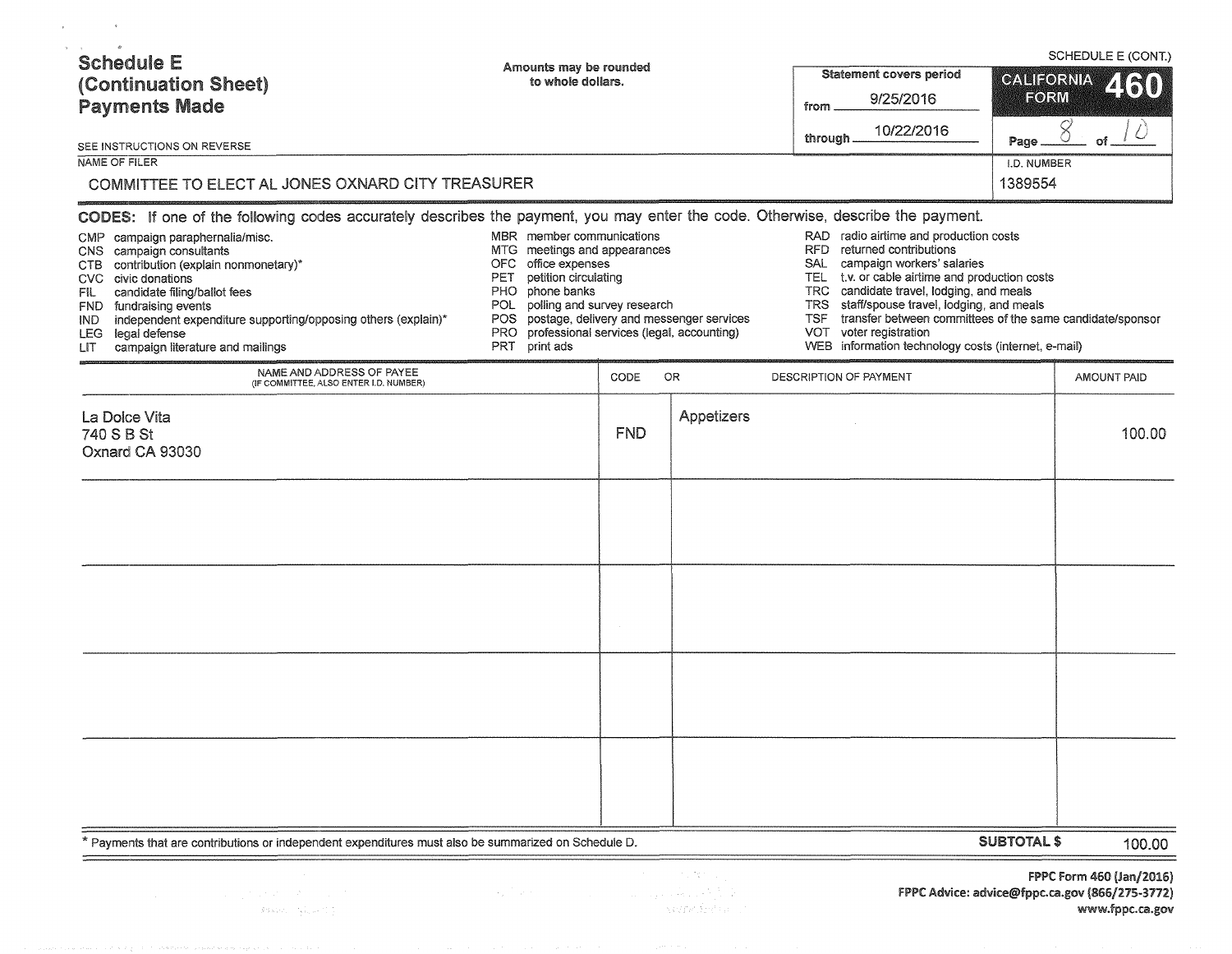| <b>Schedule F</b><br><b>Accrued Expenses (Unpaid Bills)</b><br>SEE INSTRUCTIONS ON REVERSE                                                                                                                                                                                                                                                                                                                                                                                                      | Amounts may be rounded<br>to whole dollars.                                                                                                                                                                                                                                                                                                                                                                                        |                                                                                                                                                         | <b>Statement covers period</b><br>9/25/2016<br>from<br>through | 10/22/2016                                                                     | Page           | <b>CALIFORNIA</b><br>2130<br>FORM                                                             |
|-------------------------------------------------------------------------------------------------------------------------------------------------------------------------------------------------------------------------------------------------------------------------------------------------------------------------------------------------------------------------------------------------------------------------------------------------------------------------------------------------|------------------------------------------------------------------------------------------------------------------------------------------------------------------------------------------------------------------------------------------------------------------------------------------------------------------------------------------------------------------------------------------------------------------------------------|---------------------------------------------------------------------------------------------------------------------------------------------------------|----------------------------------------------------------------|--------------------------------------------------------------------------------|----------------|-----------------------------------------------------------------------------------------------|
| NAME OF FILER                                                                                                                                                                                                                                                                                                                                                                                                                                                                                   |                                                                                                                                                                                                                                                                                                                                                                                                                                    |                                                                                                                                                         |                                                                |                                                                                | I.D. NUMBER    |                                                                                               |
| COMMITTEE TO ELECT AL JONES OXNARD CITY TREASURER                                                                                                                                                                                                                                                                                                                                                                                                                                               |                                                                                                                                                                                                                                                                                                                                                                                                                                    |                                                                                                                                                         |                                                                |                                                                                | 1389554        |                                                                                               |
| CODES: If one of the following codes accurately describes the payment, you may enter the code. Otherwise, describe the payment.<br>CMP campaign paraphernalia/misc.<br>campaign consultants<br>CNS.<br>contribution (explain nonmonetary)*<br>CTB.<br>civic donations<br>CVC.<br>candidate filing/ballot fees<br>FIL<br>fundraising events<br>FND.<br>independent expenditure supporting/opposing others (explain)*<br>IND.<br>legal defense<br>LEG.<br>campaign literature and mailings<br>LIТ | RAD radio airtime and production costs<br><b>RFD</b><br>returned contributions<br>campaign workers' salaries<br>SAL.<br>TEL t.v. or cable airtime and production costs<br>candidate travel, lodging, and meals<br>TRC.<br>staff/spouse travel, lodging, and meals<br>TRS.<br>transfer between committees of the same candidate/sponsor<br>TSF<br>voter registration<br>VOT.<br>WEB information technology costs (internet, e-mail) |                                                                                                                                                         |                                                                |                                                                                |                |                                                                                               |
| NAME AND ADDRESS OF CREDITOR<br>(IF COMMITTEE, ALSO ENTER I.D. NUMBER)                                                                                                                                                                                                                                                                                                                                                                                                                          | CODE OR<br>DESCRIPTION OF PAYMENT                                                                                                                                                                                                                                                                                                                                                                                                  | (a)<br><b>OUTSTANDING</b><br><b>BALANCE BEGINNING</b><br>OF THIS PERIOD                                                                                 | (b)<br>AMOUNT INCURRED<br>THIS PERIOD                          | $\langle c \rangle$<br><b>AMOUNT PAID</b><br>THIS PERIOD<br>(ALSO REPORT ON E) |                | (d)<br><b>OUTSTANDING</b><br><b>BALANCE AT CLOSE</b><br>OF THIS PERIOD                        |
| Al Jones<br>5218 Moonstone Wy<br>Oxnard CA 93035                                                                                                                                                                                                                                                                                                                                                                                                                                                | FIL                                                                                                                                                                                                                                                                                                                                                                                                                                | 1300.00                                                                                                                                                 | 0                                                              |                                                                                | 0              | 1300.00                                                                                       |
| Al Jones<br>5218 Moonstone Wy<br>Oxnard CA 93035                                                                                                                                                                                                                                                                                                                                                                                                                                                | <b>CMP &amp; LIT &amp; POS</b>                                                                                                                                                                                                                                                                                                                                                                                                     | 1576.00                                                                                                                                                 | 0                                                              |                                                                                | 0              | 1576.00                                                                                       |
|                                                                                                                                                                                                                                                                                                                                                                                                                                                                                                 |                                                                                                                                                                                                                                                                                                                                                                                                                                    |                                                                                                                                                         |                                                                |                                                                                |                |                                                                                               |
| * Payments that are contributions or independent expenditures must also be<br>summarized on Schedule D.                                                                                                                                                                                                                                                                                                                                                                                         | <b>SUBTOTALS \$</b>                                                                                                                                                                                                                                                                                                                                                                                                                | 2876.00 \$                                                                                                                                              | $0$ \$                                                         |                                                                                | 0 <sup>5</sup> | 2876.00                                                                                       |
| <b>Schedule F Summary</b><br>1. Total accrued expenses incurred this period. (Include all Schedule F, Column (b) subtotals for                                                                                                                                                                                                                                                                                                                                                                  |                                                                                                                                                                                                                                                                                                                                                                                                                                    |                                                                                                                                                         |                                                                |                                                                                |                | 2876.00                                                                                       |
| 2. Total accrued expenses paid this period. (Include all Schedule F, Column (c) subtotals for payments on                                                                                                                                                                                                                                                                                                                                                                                       |                                                                                                                                                                                                                                                                                                                                                                                                                                    |                                                                                                                                                         |                                                                |                                                                                |                |                                                                                               |
| 3. Net change this period. (Subtract Line 2 from Line 1. Enter the difference here and                                                                                                                                                                                                                                                                                                                                                                                                          |                                                                                                                                                                                                                                                                                                                                                                                                                                    |                                                                                                                                                         |                                                                |                                                                                |                | 2876.00<br>May be a negative number                                                           |
| atan ing Kabupatèn<br>Kabupatèn Kabupatèn                                                                                                                                                                                                                                                                                                                                                                                                                                                       |                                                                                                                                                                                                                                                                                                                                                                                                                                    | $\label{eq:2.1} \mathcal{L}_{\text{eff}}^{\text{C}}(z) = \mathcal{L}_{\text{eff}}(z) \left( z - \mathcal{L}_{\text{eff}}(z) \right)$<br>Desperator Land |                                                                |                                                                                |                | FPPC Form 460 (Jan/2016)<br>FPPC Advice: advice@fppc.ca.gov (866/275-3772)<br>www.fppc.ca.gov |

 $\mathcal{A}^{\text{max}}_{\text{max}}$  and  $\mathcal{A}^{\text{max}}_{\text{max}}$ 

### SCHEDULE F